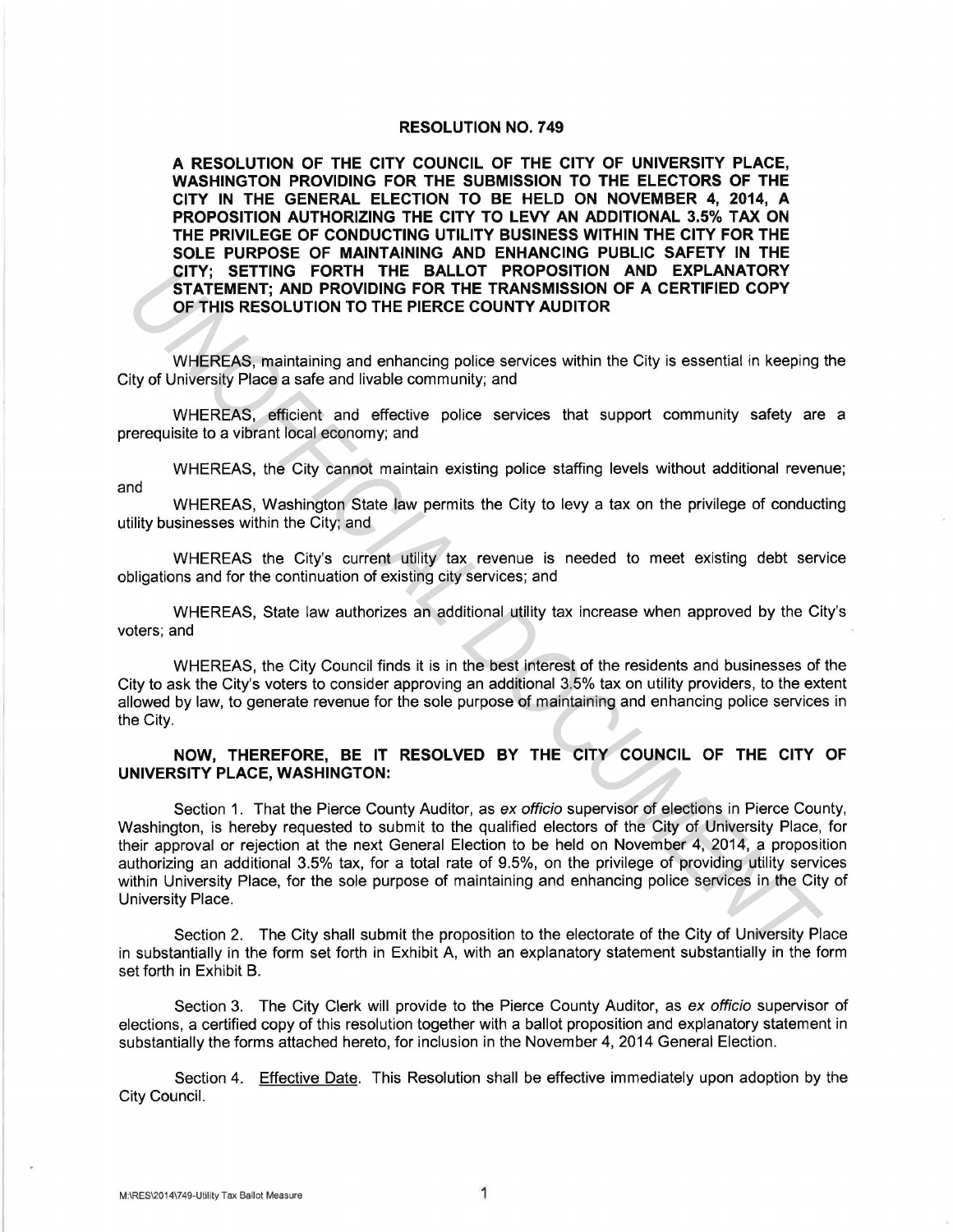**ADOPTED BY THE CITY COUNCIL ON MARCH 3, 2014.** 

Denise McCluskey, Mayor

**ATTEST:** 

Entremand Cling Cling Cling Cling Cling<br>APPROVED AS TO EXPRIME<br>Slower Victor: giky gatement<br>Cling Cling Cling Cling Cling Cling Cling Cling Cling Cling Cling Cling Cling Cling Cling Cling Cling Cling Cling<br>Cling Cling Clin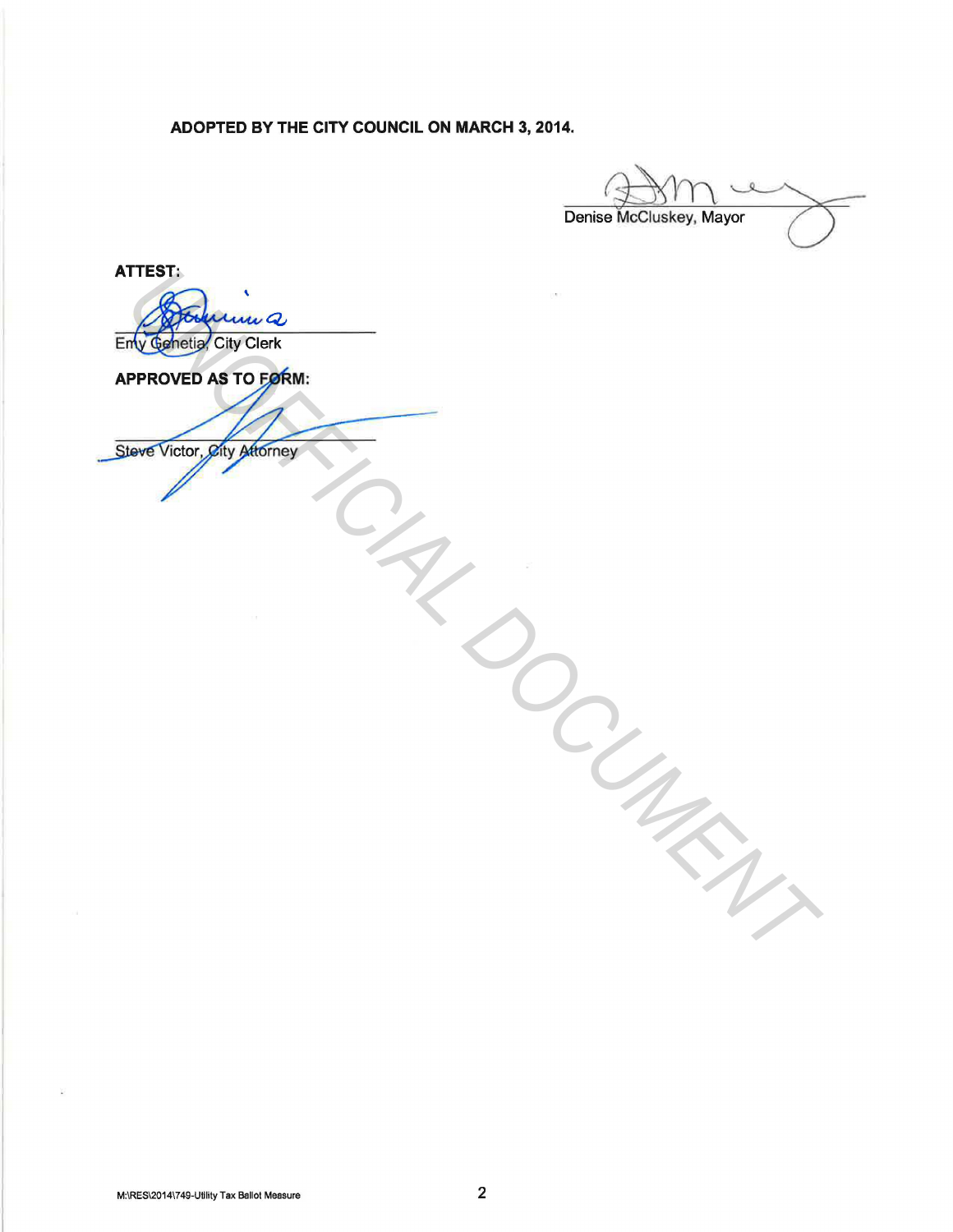# **EXHIBIT A**

# **City of University Place Proposition No. 1**

## **Additional 3.5% Tax on Utility Company Earnings for Police Services**

The City of University Place adopted Resolution No. 749, asking voters to consider approving additional revenue to be dedicated for police services in the City. If approved by voters, Proposition No. 1 would authorize the City to levy an additional 3.5% tax on utility companies, to the extent allowed by law, for the sole purpose of maintaining and enhancing of police services in University Place. WINDOW DOUNKN,

Should Proposition No. 1 be enacted into law?